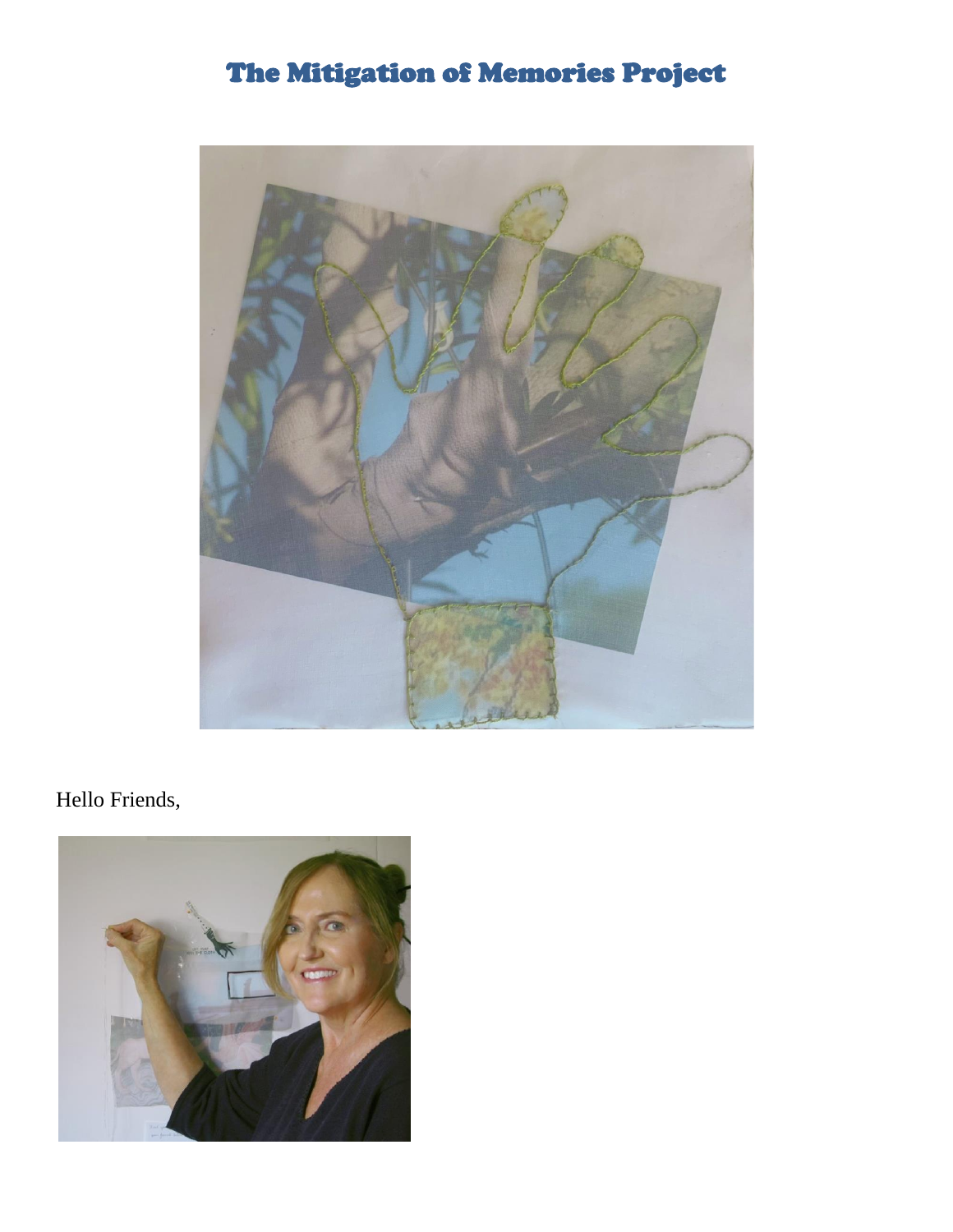I would like to invite you to join us for a community-involved project exploring memory reconsolidation (RRT). The project will use layering of photographs printed on silk (I will do the printing) onto another image on silk. Participants are invited to two activities:

- 1. Join us for a Zoom call on Thursday, June  $16<sup>th</sup>$ , at 7:00 pm AZ (and Pacific) time to learn more about memory reconsolidation and the project. We will be joined by a special guest, Dr. Marianne Roccaforte-Gardner, a professional counselor and researcher in the area of creativity. I am thrilled that she can join us. Please see below for more information about her.
- 2. You can participate in the project by emailing one or two photographs representing a memory you would like to alter through layering it atop another image.



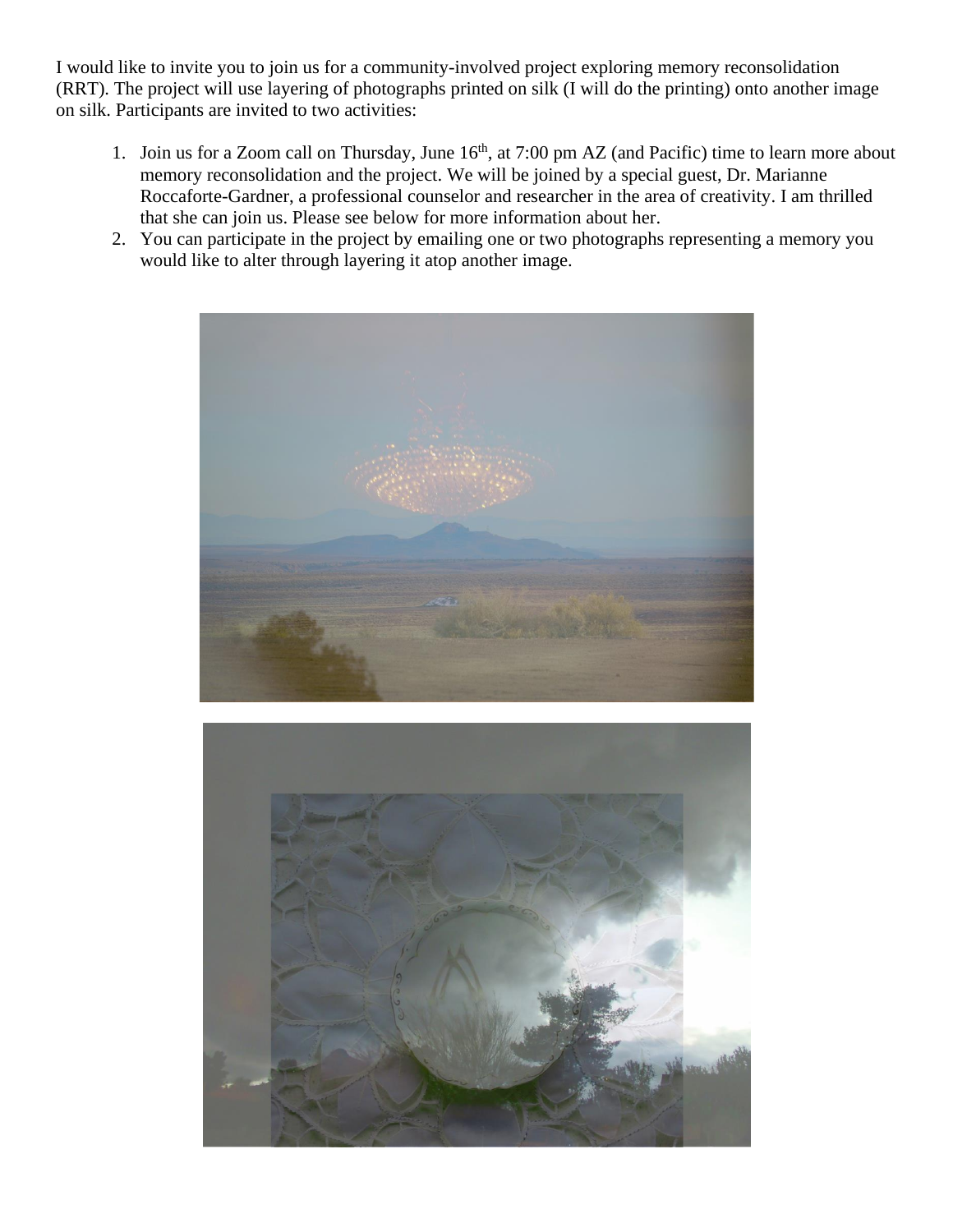This project is for anyone who is interested in learning about mitigating traumatic memories. And who doesn't have some trauma in their background? Some have more than others, of course. As visual art, the endeavor serves as an introduction to the process of easing those memories (there will also be more resources for anyone desiring to delve deeper into the subject).



The artwork will be installed in a clothesline style between poles erected at various sites in the future, such as festivals and events. There will be an existing layer of landscape photos on silk that your photograph/s can be layered over. The silk is translucent; so images blend together visually. This serves to reorient the memories. If you would like to layer your photograph over a different photograph, you are welcome to do that. See the info below please. Participants are welcome to stop by and pick up their photo/s printed on silk or let them live on for other public showings. My hope is to share a helpful tool for individuals suffering from uncomfortable or painful memories. This also brings community connection to other participants and at the public showings. However, please note that this artistic project, as well as related community events and discussions, is not intended to replace professional services by a licensed mental-health provider.

To participate in the Zoom call: email me, Cherie Buck-Hutchison, at [cherie.buck.hutchison@gmail.com](mailto:cherie.buck.hutchison@gmail.com) by *June*  $15^{th}$  to receive the codes to log in on June  $16^{th}$  at 7:00pm.